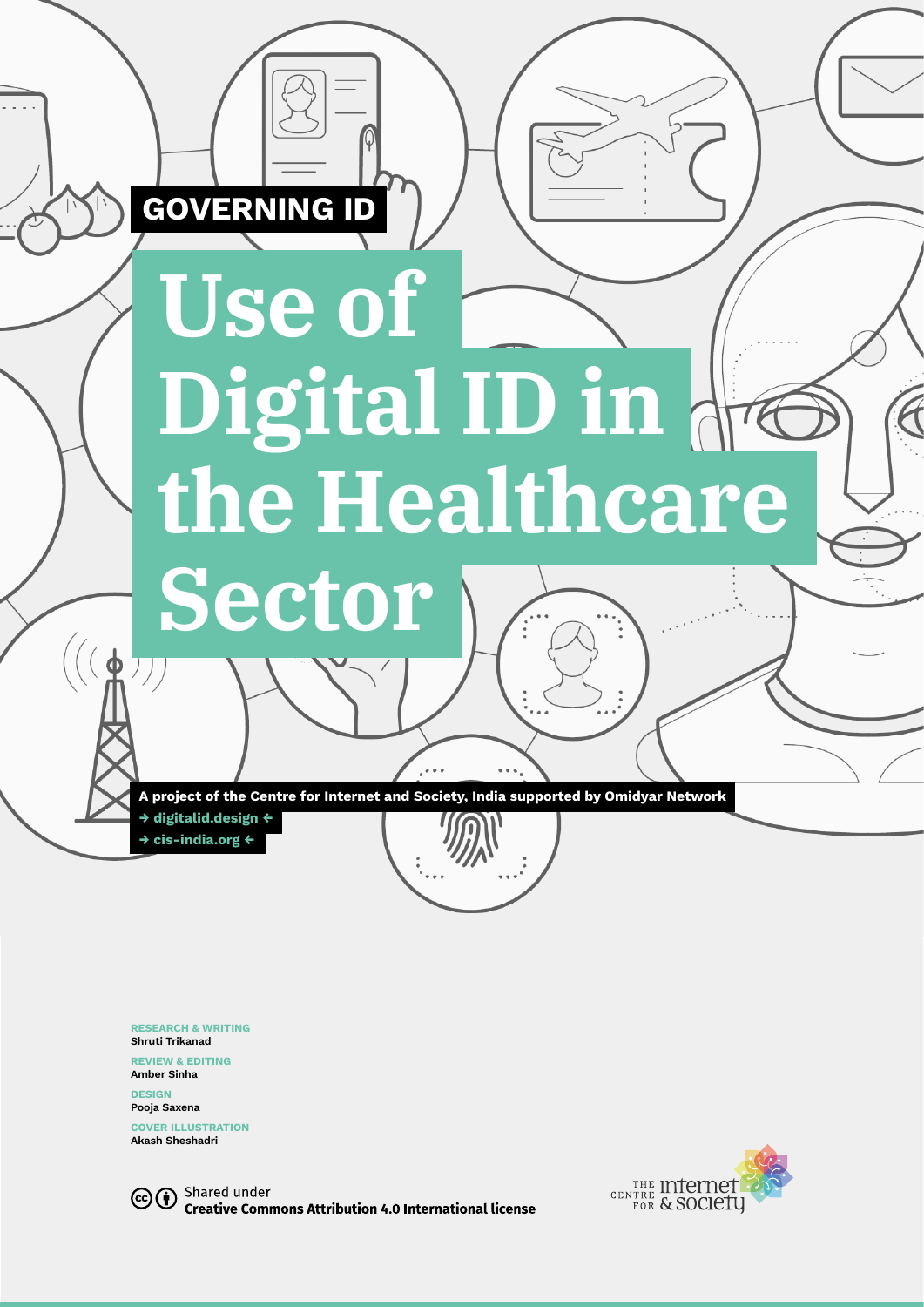# **introduction**

This is the third in a series of case studies, using our [evaluation framework](https://digitalid.design/evaluation-framework-02.html) for the governance of digital identity systems. These case studies, which analyse identity programmes and their uses, illustrate how our evaluation framework may be adapted to study instances of digital identity across different regions and contexts. This case study looks at the use of digital identity programmes in the healthcare sector.

Digital IDs are being increasingly used in the healthcare industry to access patients' medical and treatment histories, and ensure consistent care. They form reliable means of identifying and authenticating patients, and allow patients to easily transfer their aggregated health records to other healthcare providers, insurance agents, etc. However, in most cases, existing foundational ID databases are leveraged to create health information databases; thus, the extension of the uses of the ID to this use also makes the ID holder, and the ID system, susceptible to a breach of sensitive personal data such as medical treatments undertaken, family medical history, etc. Here we evaluate the use of digital ID systems in the healthcare industry, across the jurisdictions of Estonia and India.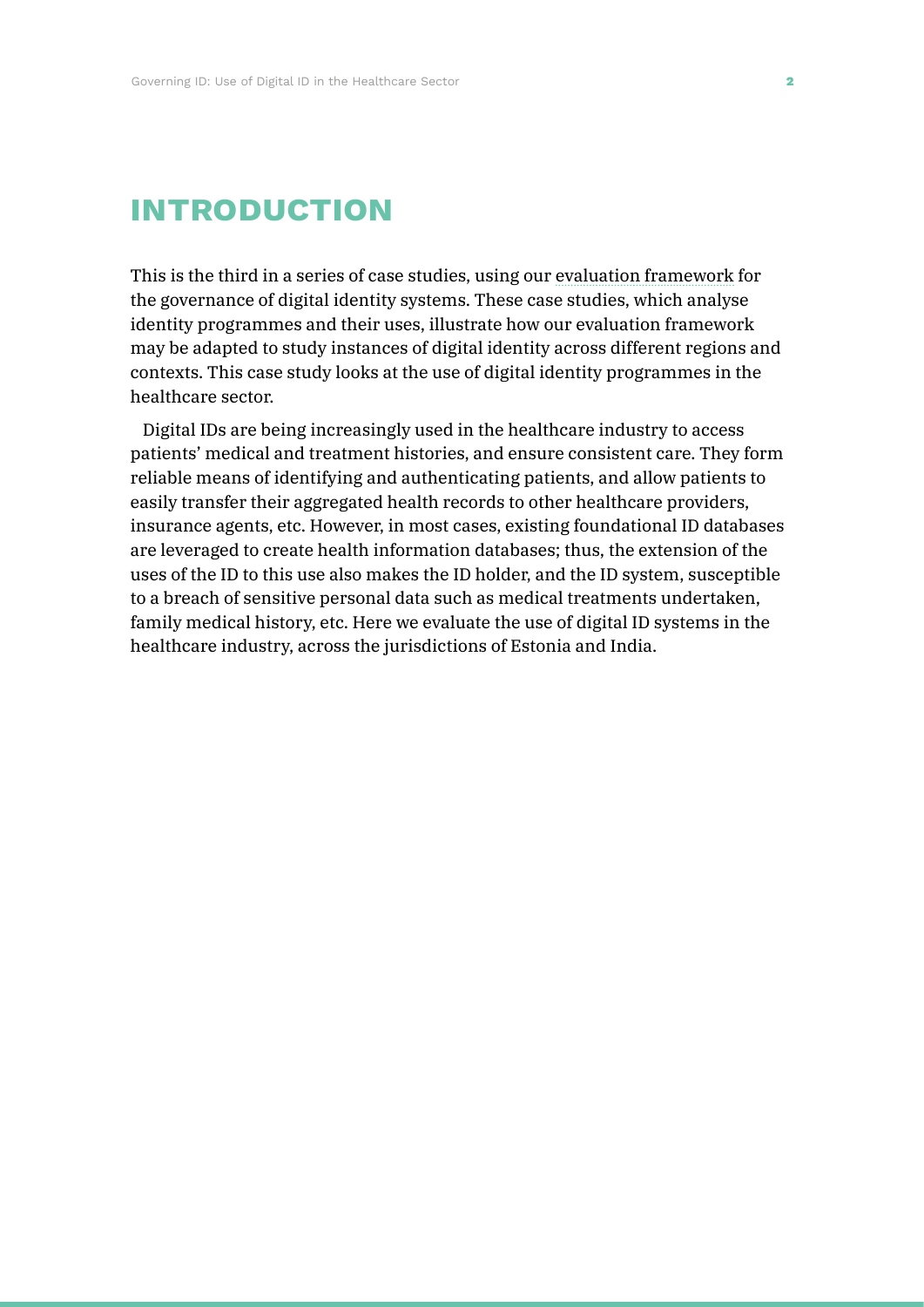# **rule of law tests**

#### **1.1 LEGISLATIVE MANDATE**

## **Is the use of digital identity system in healthcare codified in valid law?**

The primary test to assess if digital ID is being legitimately used is whether the use is adequately codified in the law governing the issue of the ID.

In Estonia, the governing ID Act  $-$  the Identity Documents Act<sup> $1$ </sup> $-$  neither prescribes nor limits the uses of the ID; thus, the use of the digital ID in healthcare is not envisioned by the Act, but is not restricted either. The Health Services Organization  $Act^2$  passed by the Estonian Parliament, governs the use of the ID for healthcare. It created the Health Information System, where patient data is recorded by the healthcare providers. This system leverages the digital ID in practise, though it also offers other means of identification to patients. Thus, to the extent its use is codified in *any* law, it is valid and legitimate.

Similarly, in India, the use of Aadhaar, the national digital ID, for healthcare does not form a part of the governing law, but the law leaves it open to the State to mandate its use for any other purposes. Accordingly, the National Health Stack (2018), together with the National Health Policy (2017) and the National Digital Health Blueprint Report, 2019 were issued to govern the use of the digital ID in healthcare. These policies also reference several Standards issued by the Government, including the Electronic Health Record Standard (2016), the Meity Consent Framework etc. All of these policies/Standards are issued by the Executive, and have not been considered and passed by the Parliament, and therefore cannot be considered *valid law.* Until such time they are passed as a law by the Parliament, they also contravene the Aadhaar Act which disallows Aadhaar to be mandated for any purpose unless enacted in a law passed by the Parliament.<sup>3</sup>

**The use must be codified in valid law — the parent legislation or other supporting legislation which is in accordance with the scheme envisioned by the parent legislation. A system in which data is collected** 

- 1 Identity Documents Act, 2000.
- 2 Health Services Organization Act, 2002.
- 3 Section 6(7), The Aadhaar and Other Laws (Amendment) Act, 2019.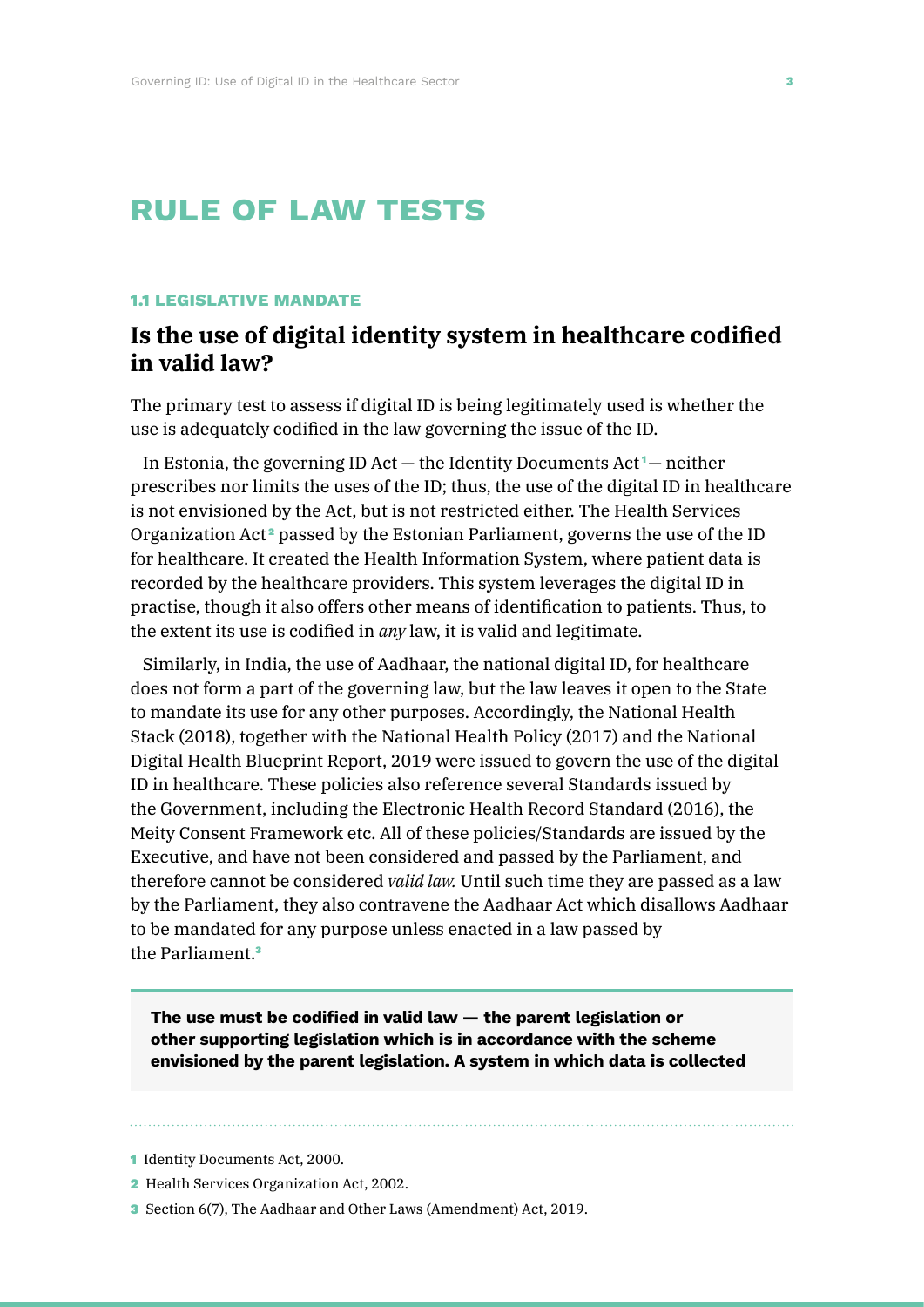**indiscriminately and without any purpose limitation, with its uses being determined subsequently, fails the valid law test.**

#### **1.2 LEGITIMATE AIM**

### **Does the law have a legitimate aim?**

The use of the ID must come from a legitimate aim identified in the valid law. This legitimacy must ideally correspond to a pressing social need in the population subject to the ID, and must not be limited to political expediency or enhancement of efficiency.

The Health Services Organization Act of Estonia has as its purpose the "organisation of the provision of health services," and regulating "the procedure for the management, financing and supervision of health care." <sup>4</sup> A majority of the governance for the use of the ID in healthcare, including in particular the collection and use of health data, is delegated to the Government of the Republic. The Statutes of Health Information System, issued by the Government, has as its purpose "the processing of health-related data for the purpose of concluding and executing a health care contract, ensuring quality of healthcare and patient's rights, protecting public health and maintaining health records, health statistics and health management." <sup>5</sup>

Similarly, in India, the National Health Policy lays as its objective the enhancement of efficiency and efficacy of health services, and the need to shift from a "silos system" to a holistic and comprehensive health ecosystem. The policies identified it as a problem in the current healthcare system that it was disparate and required a multiplicity of efforts from healthcare recipients.

#### **The use of digital ID for healthcare falls under a legitimate aim.**

4 Section 1(1), Health Services Organisation Act, 2002.

5 Section 2, Statutes of the Health Information System, 2016.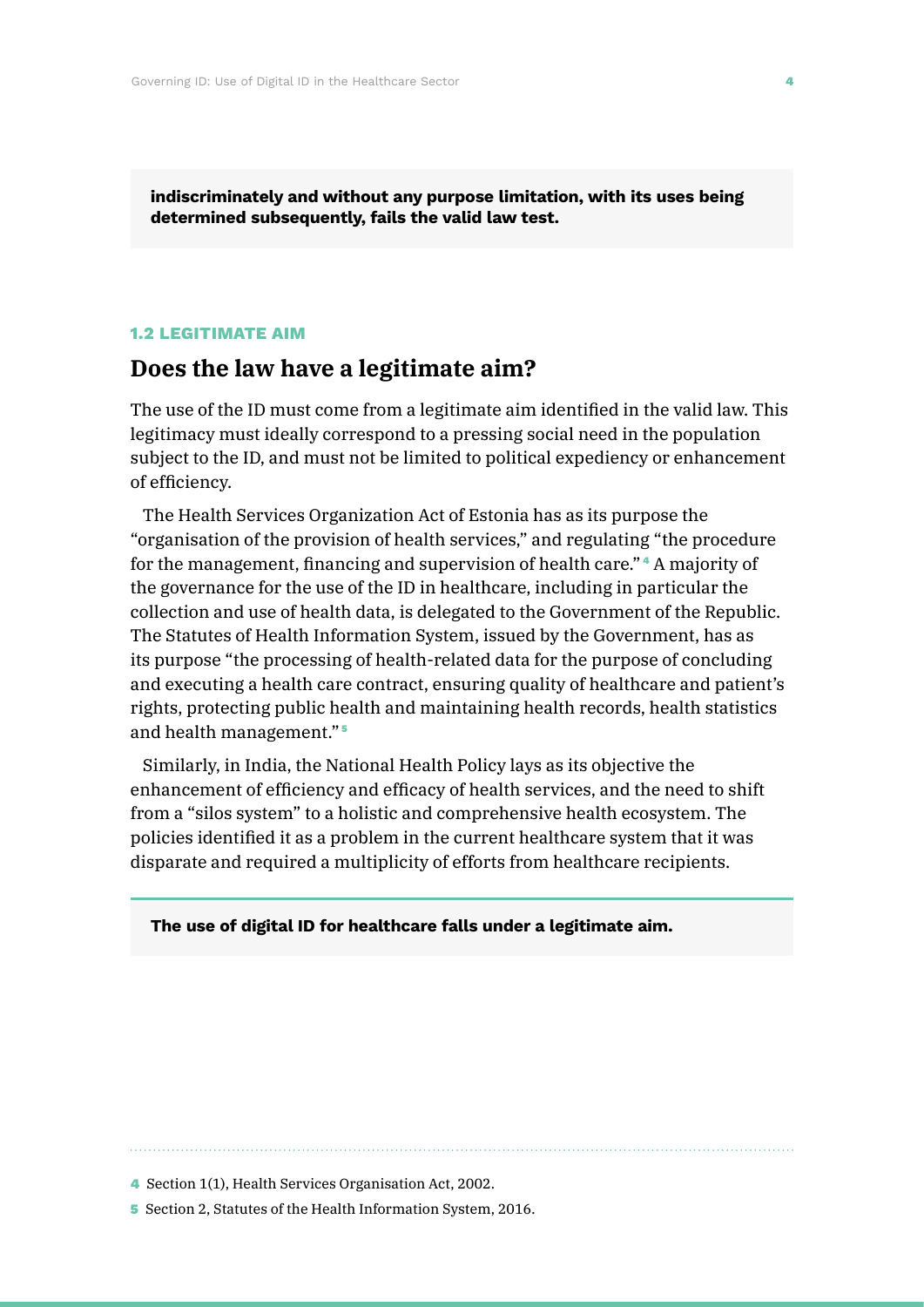#### **1.3 DEFINING PURPOSES**

## **Does the law clearly define the purposes for which the ID can be used in healthcare?**

In Estonia, although the uses are not defined in the parent ID law, it is clearly delineated in the Health Services Act read together with the Statutes of the Health Information System. The Act primarily deals with how information is collected, stored, and accessed in the information database, and to aid this it allows the data subject (or patient) to be identified by the digital ID authentication process.<sup>6</sup> It sets out the circumstances in which health records must be created, and how they can be accessed. Thus the governing ID framework determines purposes for its use, which are in line with the legitimate aim identified.

In India, the Health Stack, and the National Digital Health Blueprint seek to achieve their policy objectives by recommending a set of standards and APIs that can be used by private and public actors to leverage the digital health ecosystem and ensure efficiency and interoperability. It also envisions the inclusion of an insurance policy claim engine, for easy access for patients to medical insurance. In this manner, it does not prescribe specific uses of the ID, but mandates the adoption of APIs and standards that ensure the exercise of sufficient control over the ID system (or the use of the ID system). Thus, in India, the Aadhaar framework fails to clearly prescribe uses for the ID system.

**For this test to be satisfied, the actors who use and control the use of ID for healthcare, must be clearly envisioned.**

#### **1.4 DEFINING ACTORS**

## **Does the law clearly define all the actors that can use or manage the ID in healthcare?**

In Estonia, the governing framework determines the actors who are required or permitted to submit data to the Health Information System are largely restricted to healthcare providers, forensic experts, and patients; and the actors that manage or control the database are the Ministry of Social Affairs as the controller

6 Section 15, Statutes of the Health Information System, 2016.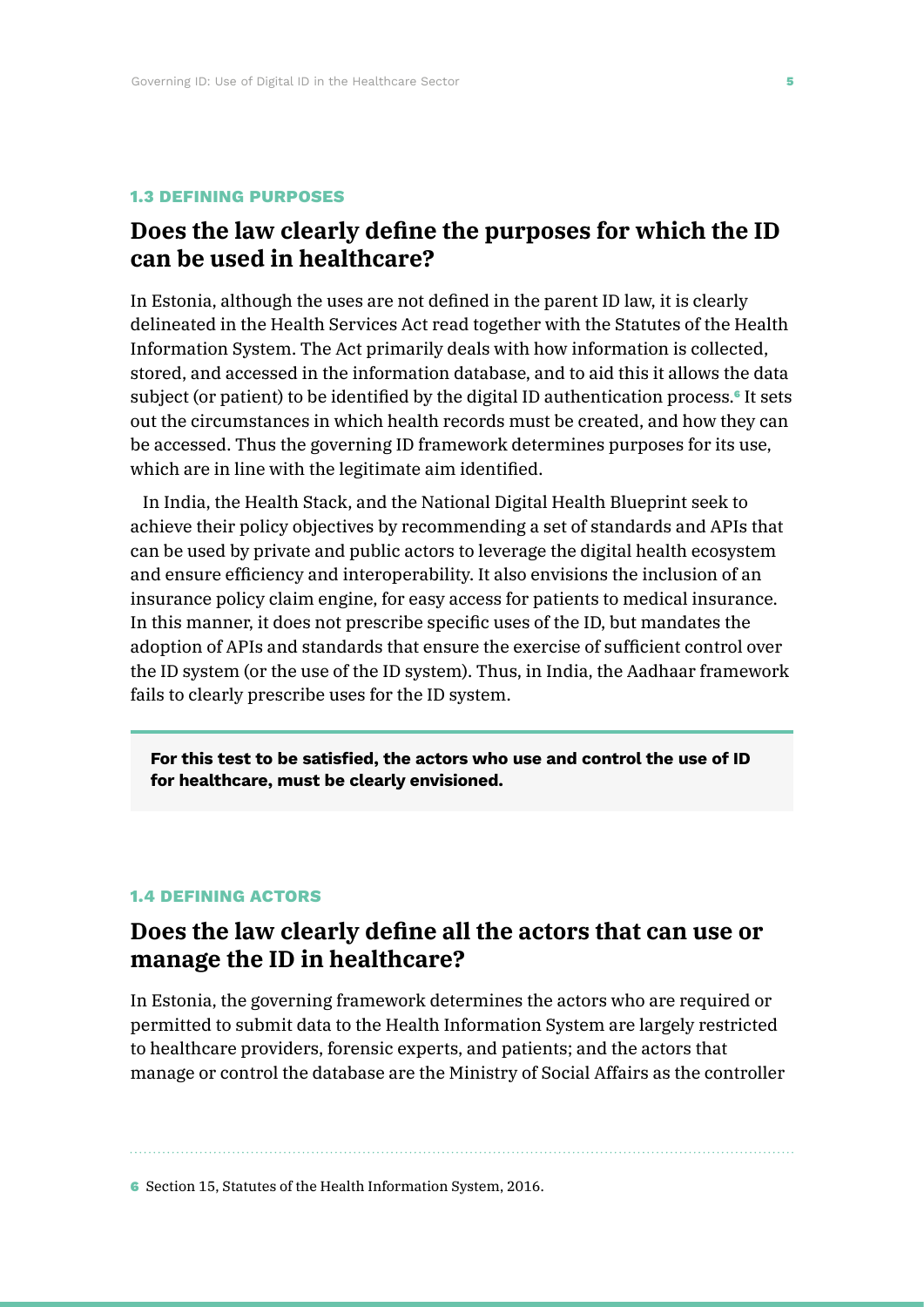and the Health and Welfare Information Systems Center and the Estonian Healthcare Imaging Foundation as the authorized processors. However, this scope is widened by the attempt to ensure interoperability; it also requires the chief processors of the Population Register, the National Register of Health Care Professionals, the State Register of Activity Licenses for the Provision of Health Services, Prescription Centres; the Estonian Health Insurance Fund; the Estonian Unemployment Insurance Fund; and the Emergency Response Center, to submit information to the System.

The Actors who have access to the database are healthcare providers, patients, a forensic expert of a state forensic institution, officials of the Ministry of Social Affairs (for health statistics),<sup>7</sup> and third parties who have a "statutory right of access to data" contained in the System.<sup>8</sup> The data subject is also permitted to grant access to any third party provided informed consent is sought.9 Thus, while it does specify the actors that are associated with the database, it does not restrict access of other actors, provided it is permitted by any law or by the patient themselves. This fails the test, as it allows new actors to leverage the ID system without any purpose limitation, and without sufficient governance from the ID Act.

In India, the governing framework does not specify the actors that have access to the digital ID system. However, it sets out a framework where actors seeking to access the ecosystem are registered with Master Directories, which enable "Identity and Access Management" for health apps that use the digital ID framework. This ensures the app can verify the identity of the actor attempting to use the ecosystem, and only allow access to those records that they are authorized to access.<sup>10</sup> Thus although it does not specify or restrict the actors that can access the system, it imposes regulatory control over it by requiring them to register with the directory, and by authorizing them to access specified data in specified circumstances. The policies, however, are unclear on exactly *who* will be managing these registries, but since existing registries of a similar nature are overseen by the Ministry of Health and Family Welfare, it is likely to be a similar Government body.

**For this test to be satisfied, the actors who use and control the use of ID for healthcare, must be clearly specified through a legislative process.**

- 9 Section 20, Statutes of Health Information System, 2016.
- 10 Page 6, National Digital Health Blueprint, 2019.

<sup>7</sup> Chapter 5, Health Services Organisation Act, 2002.

<sup>8</sup> Section 12, Statutes of Health Information System, 2016; Section 59<sup>3</sup> (6), Health Services Organisation Act, 2002.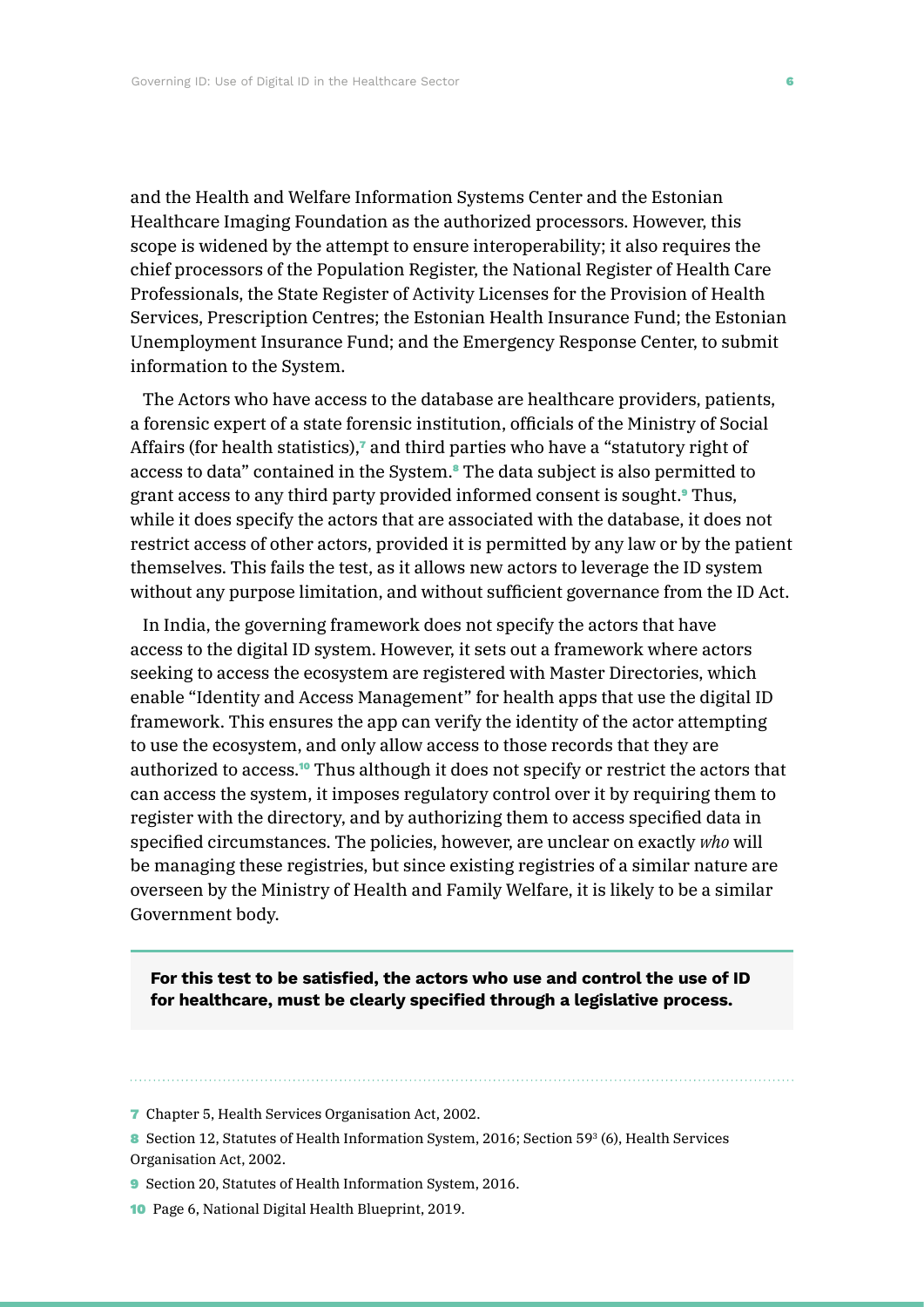#### **1.5 REGULATING PRIVATE ACTORS**

## **Is this use of the ID system by private actors adequately regulated?**

In Estonia, the private actors that access the system are largely healthcare providers, besides those that are permitted to under any other law, or those that sought the consent of the data subject. Healthcare providers are those health care professionals who are registered with the Health Board<sup>11</sup> under the Act. At every instance of request for access to data in the system, the validity of the healthcare provider's activity license is checked. Thus, to that extent, there is sufficient governance over the private actors that access the database. However, private actors are also granted access rights under any other law, without any oversight mechanism established under the Healthcare Act. This fails the test, as it allows an entire set of actors to access and use the system without establishing any oversight/governance under the parent ID Act.

As for India, actors that intend to access the digital ID ecosystem are required to register with the relevant registries — Facilities, doctors, nurses and paramedics, health workers, and allied professionals have separate independent directories and are only given access to the system based on their specific authorizations. The Policies are not currently clear on the authority imposing regulatory control over these directories, but they do indicate overarching control by a government agency. The ecosystem also creates a Health Information Exchange ("HIE"), with which every actor desiring to share or retrieve information, must be registered. The HIE is then responsible for authentication and authorization of data requests, and for channeling such data to their destination. However, apart from this, the policies seem to encourage private actors to indiscriminately leverage the system, in the form of health applications offered to customers, by adopting the API and interoperability standards. Once again, this is not in consonance with an adequate regulatory mechanism over the use of personal information by private actors.

**In both cases, the use of ID for healthcare by private actors is envisioned without adequate regulation.**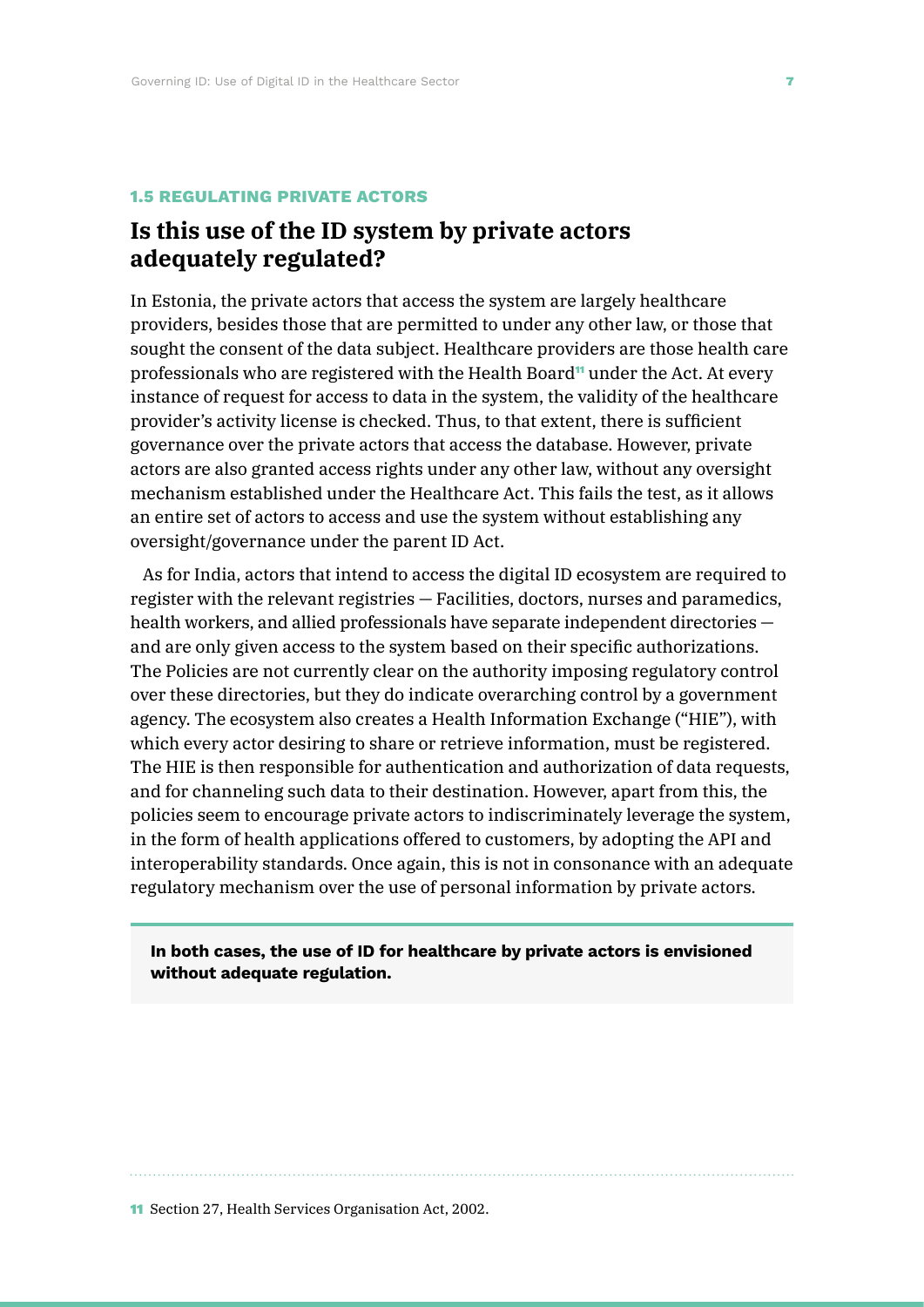#### **1.6 DATA SPECIFICATION**

## **Does the law clearly define the nature of data that will be collected?**

The Health Services Organisation Act of Estonia indicates broad categories of data that must be submitted to the System, by various actors.12 It delegates the detailing of such information to the "minster responsible for the area." <sup>13</sup> The Statutes of the Health Information System, issued by the Minister, mandate the submission of certain kinds of data including "information concerning the provision of in-patient healthcare" and "information for the maintenance of waiting lists" etc, without specifying the exact data that this involves, or without restricting any kinds of data.14 It also requires healthcare providers to comply with relevant standards published by the authorized processor(s).<sup>15</sup> With other data providers such as the processor of the Population register and the State License Register, the categories of data to be submitted is specific and restricted.<sup>16</sup>

In India, the Digital Health Blueprint refers to a set of standards that must be adopted by actors uploading health records, primarily the Fast Healthcare Interoperability Resources (FHIR) R4 Specification. This Standard sets out 8 classes of *essential* and *minimum* health record artefacts that are to be collected including patient demographics and care provider details; history and diagnosis; results, assessment, vitals; adverse event and alerts; medication, lifestyle etc; procedure; admission, discharge, transfer, referral; and insurance. Thus, it does not limit the categories of data that can be collected but merely prescribes the minimum. Apart from this, the Blueprint also specifies that only *significant* medical and health episodes must be recorded, to prevent the system from being overburdened with data. However, even while mandating the maintenance of PHRs, it does not prescribe or limit the nature of data collected, and allows such determination to be done by the healthcare provider creating the PHR. Additionally, it makes no mention of principles of data minimization in the collection and processing of data; in the absence of a data protection law, this

- 13 Section 59<sup>2</sup>(2), Health Services Organisation Act, 2002.
- 14 Section 5, Statutes of Health Information System, 2016.
- 15 Section 5(4), Statutes of Health Information System, 2016.
- 16 Section 6, Statutes of Health Information System, 2016.

<sup>12</sup> Section 591, Health Services Organisation Act, 2002.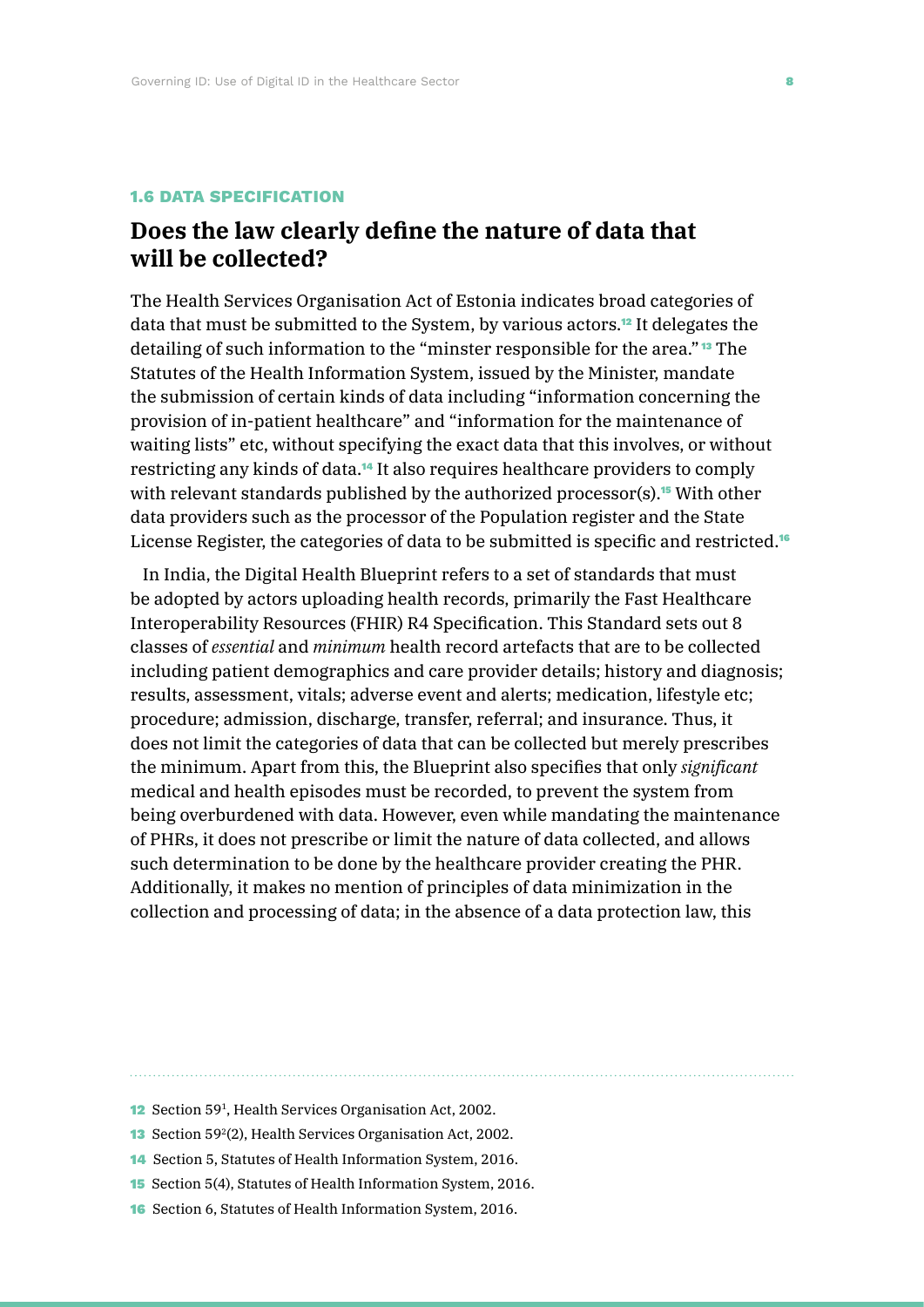would have been an important measure. The ID framework fails to specify the categories of data that form part of the ID database.

**The use of ID for healthcare must be accompanied by clear specification of the personal data to be collected and processed.**

#### **1.7 USER NOTIFICATION**

## **Does the ID system provide adequate user notification mechanisms for this use case?**

In Estonia, the framework does not envision notifying users when their data is being sent to the System, or when it is being accessed. This is particularly a problem in Estonia, because the ID system does not seek consent from the ID holder every time their data is being accessed. There is, however, a patient portal through which patients can access their records and determine how it has been created/ accessed and by whom.<sup>17</sup>

The system also fails to have a proactive notification mechanism in case of breach of the system. However, the Personal Data Protection Act, which is applicable provided contradictory obligations are not imposed through specific regulations, mandates notifications for breach of data (to the Data Protection Inspectorate and the data subject) if it is likely to entail a high risk to the rights and freedoms of natural persons, within 72 hours of becoming aware of it. It also requires that the notification include a description of the possible consequences of the personal data breach. Thus, there is a notification mechanism in place that partially fulfills this test, although the lack of a consent requirement while accessing data or creating electronic health records is alarming.

In India, the regulatory framework refers to the Electronic Health Record Standards, 2016, to ensure the privacy and reliability of personal health records. The EHR standards, in turn, provide that *general* consent must be taken from the patient or next of kin, where information is needed for "treatment, payments, and other healthcare options." <sup>18</sup> Though it does not go on to explain "general consent,"

<sup>17</sup> Patient Portal, accessible at *<https://m.digilugu.ee/login?locale=en>*.

<sup>18</sup> Electronic Health Standards, 2016, *[https://mohfw.gov.in/sites/default/files/EMR-EHR\\_Standards\\_ for\\_](https://mohfw.gov.in/sites/default/files/EMR-EHR_Standards_for_India_as_notified_by_MOHFW_2016_0.pdf) [India\\_as\\_notified\\_by\\_MOHFW\\_2016\\_0.pdf.](https://mohfw.gov.in/sites/default/files/EMR-EHR_Standards_for_India_as_notified_by_MOHFW_2016_0.pdf)*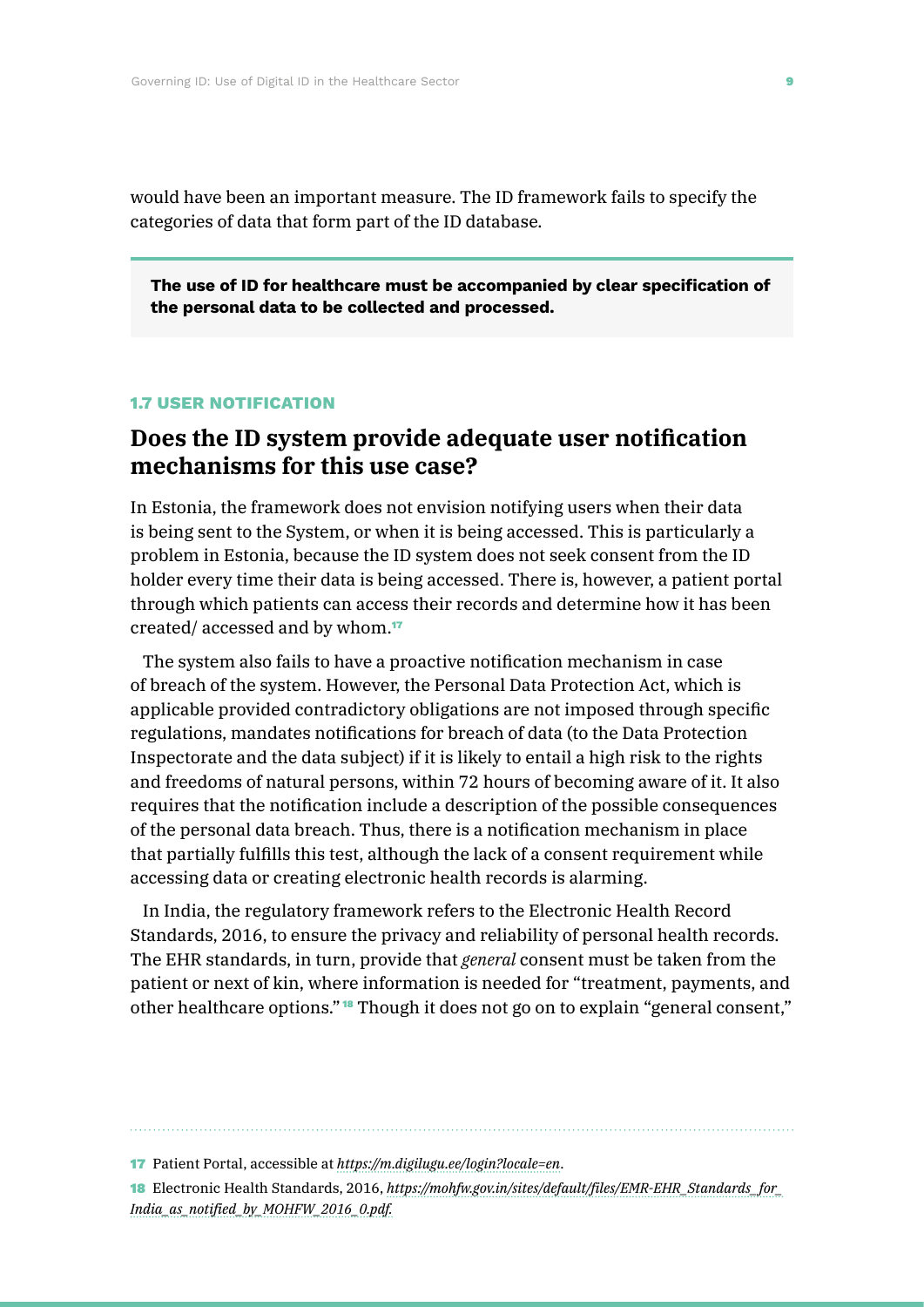it has been taken to mean *implied* consent.19 On the other hand, for non-routine and non-healthcare reasons, specific (written, express) consent is needed.<sup>20</sup> Finally, for national priority activities like notifiable or communicable diseases, no prior authorization is required. This acts as notification to users when their data is being accessed, but there does not seem to be a clear mechanism for when patient data is being *recorded* or *uploaded* to the EHR framework. However, it is not clear which of the principles reflected in the EHR Standards will actually be incorporated into the resulting framework, as the Blueprint merely proposes that "provisions, guidelines, and standards prescribed by the EHR STandard" be incorporated.<sup>21</sup>

Additionally, the Meity Electronic Consent Framework, which was determined as the appropriate standard for consent management, recommends that the consent artifact sent to the ID holder, when consent is being requested, must contain a section that *logs* consent and data flows.22 This would include identifiers for entities that collect/store logs, thereby allowing users to easily access data about the entities accessing their personal information. It also recommends that logs could be sent to the users email address if they so desire. Additionally, it proposes that consent and data flows be properly logged and notified ("as necessary"), including information on when consent as created and when it was revoked, and when data was requested, when it was sent, and when it was denied.<sup>23</sup>

The policies do not identify any mechanism for notification in case of breach of the system, and in the absence of a data protection framework, there are no generally applicable obligations either that mandate such a notification (either to an authority or to the ID holder). Since the digital health framework is intended to be leveraged by private actors, there is already a disincentive to expose security

19 Omprakash Nandimath, "Consent and medical treatment: the legal paradigm in India", *Indian Journal of Urology* (2009), *[https://www.google.com/url?q=https://www.ncbi.nlm.nih.gov/pmc/articles/](https://www.google.com/url?q=https://www.ncbi.nlm.nih.gov/pmc/articles/PMC2779959/&sa=D&ust=15780366) [PMC2779959/&sa=D&ust=1578036651498000&usg=AFQjCNFeQzAPIOxMowhVe3um3YUbMb2Ccg;](https://www.google.com/url?q=https://www.ncbi.nlm.nih.gov/pmc/articles/PMC2779959/&sa=D&ust=15780366)* The Indian Medical Council (Professional Conduct, Etiquette and Ethics) Regulation, 2002,*[https://](https://ijme.in/articles/the-indian-medical-council-professional-conduct-etiquette-and-ethics-regula) [ijme.in/articles/the-indian-medical-council-professional-conduct-etiquette-and-ethics-regulations-](https://ijme.in/articles/the-indian-medical-council-professional-conduct-etiquette-and-ethics-regula)[2002/?galley=html](https://ijme.in/articles/the-indian-medical-council-professional-conduct-etiquette-and-ethics-regula)*.

20 *Id.*

21 Page 32, National Digital Health Blueprint 2019.

22 Electronic Consent Framework, Technology Specifications version 1.1, *[http://dla.gov.in/sites/](http://dla.gov.in/sites/default/files/pdf/MeitY-Consent-Tech-Framework%20v1.1.pdf) [default/files/pdf/MeitY-Consent-Tech-Framework%20v1.1.pdf](http://dla.gov.in/sites/default/files/pdf/MeitY-Consent-Tech-Framework%20v1.1.pdf)* ("Electronic Consent Framework").

23 6.2, Electronic Consent Framework.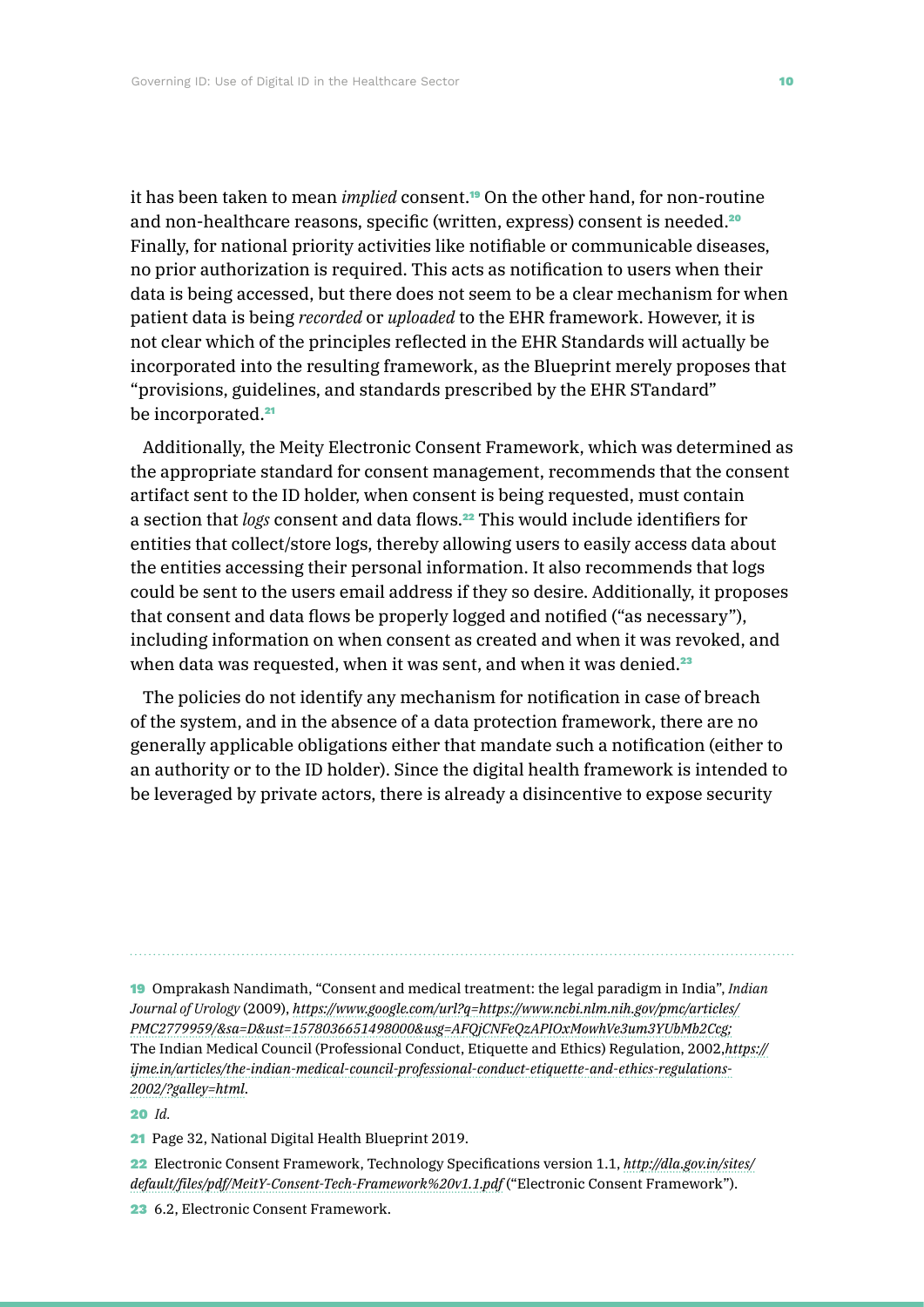breaches or vulnerabilities, and in the absence of obligations, this seriously impairs the safety of users' data.

**There must be user notification both for use and for any data breach, while using personal data for healthcare purposes. It must be noted that healthcare data is extremely sensitive and capable of causing significant harm of the data subject.**

#### **1.8 USER RIGHTS**

## **Do individuals have rights to access, confirmation, correction and opt out?**

In Estonia, data subjects have right to confirmation and access. Section 16 of the Statutes of Health Information System, read with Section 59<sup>3</sup> of the Health Services Act allow the patient to access their own information. Further, patients can access the data collected about them on the Patient Portal, through their e-ID.<sup>24</sup> Through this portal, patients can also submit (personal) data of their own, records statements of intention, etc.

The right to modification/rectification is also largely guaranteed by the framework. The data subject has the right to modify only those personal data in the System which originate from the person's own information; they cannot modify the data entered by other actors. However, the data subject can require the controller or processor to rectify any incorrect information entered according to the procedure detailed in the GDPR.<sup>25</sup> The Act also allows the provider (but does not mandate) to set a time limit before forwarding data to the System so that the patient can first examine the accuracy of the personal information.

Finally, while patients may not be able to opt out of the system entirely, they have the right to prohibit access to their data by healthcare providers.<sup>26</sup> They can do this by making a statement of intention to the controller, processor, or the healthcare provider. Based on this, the processor of the healthcare provider must restrict access to the personal data of the patient in the System.

<sup>24</sup> Patient Portal, accessible at *<https://www.digilugu.ee/login>*.

<sup>25</sup> Section 18, Statutes of Health Information System, 2016.

<sup>26</sup> Section 593(3), Health Services Organisation Act, 2002.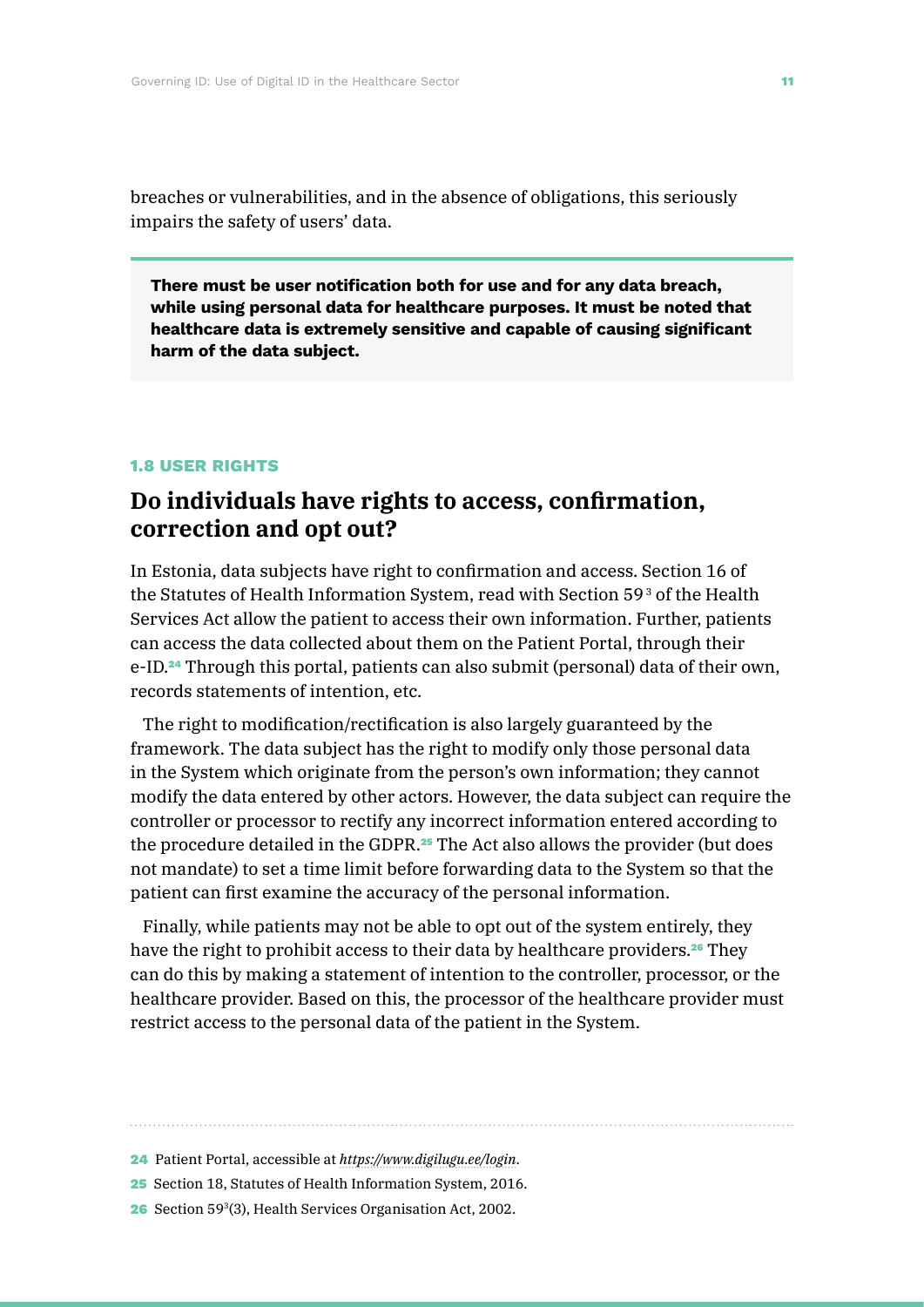In India, patients have the right to access their own personal health records without any time restrictions. However, the healthcare provider (that created or updated the record) can deny access to such information if "in the opinion of a licensed healthcare professional the release of information would endanger the life or safety of the patients and others."<sup>27</sup>

In order to correct data recorded in the system, express consent of the healthcare provider that created the record or uploaded that particular data is necessary; this can also be done by a set of preferences already set by the user/manager of data.<sup>28</sup> This consent is not required for amending personal/ demographic details in the Record, in which case the patient can do it themselves. Patients are also specifically allowed the right to demand a copy of the medical records held by a healthcare provider, which must be complied with within 30 days of the communication. They can also require the healthcare provider to withhold some information in the record that they do not want disclosed to other providers. Patients can also demand details of disclosures performed on that record.<sup>29</sup>

**In both cases, ID holders' rights to their data are adequately guaranteed, even though they are not permitted to opt out of the system entirely. In both cases, the digital ID is not their only legal way to access the system, and thus they may be able to opt out of using their ID to access the system.**

#### **1.9 REDRESSAL MECHANISM**

## **Are there adequate civil and criminal redressal mechanisms in place to deal with violations of their rights arising from the use in healthcare?**

Supervision over the Estonian Health Information System is done by the chief controller, the Ministry of Social Affairs, the Estonian Information System's Authority, the Data Protection Inspectorate, and the Health Board.<sup>30</sup> The chief processor of the System is also authorized to verify compliance when the data subject intends to release their data to third parties. However, the ID framework

27 Page 21, Electronic Health Record Standards, 2016.

**28** Electronic Health Record Standards, 2016.

29 Electronic Health Record Standards, 2016.

30 Section 22, Statutes of Health Information System, 2016; Section 531, Public Information Act, 2001.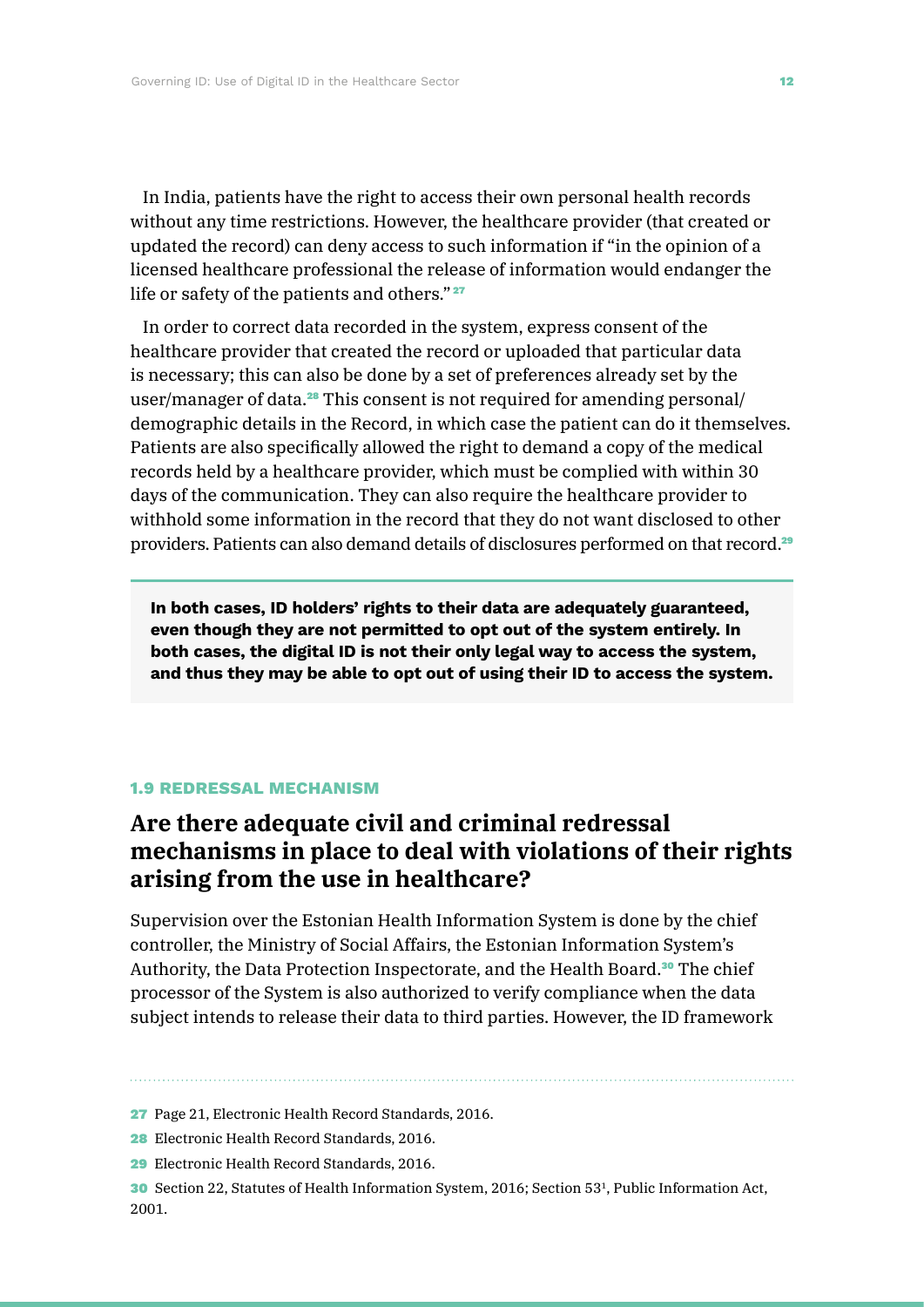itself sets up no redressal mechanism to regulate violations of rights arising from the collection and use of data in the Health Information System. General principles under the Personal Data Protection Act fill this gap, and the Data Protection Inspectorate acts as an extra-judicial body to settle complaints from persons whose rights have been violated under the Act.31 Compensation may also be payable for violation of rights, under the State Liability Act<sup>32</sup> in case of violations by State while performing public duties, or Law of Obligations Act<sup>33</sup> in case of private parties in contractual relationships. Thus, while the ID system itself fails to set up an adequate mechanism, the data protection framework sufficiently addresses this gap.

In India, the Blueprint creates the National Digital Health Mission ("NDHM") to oversee the functioning of the digital health data ecosystem, and recommends that its ownership be a combination of Central and States Governments (without any private ownership). The NDHM is tasked with providing the platform for collection of healthcare data, ensuring its reliability etc. However, the specific tasks of the NDHM as a regulator/administrator are not encapsulated, and seem to be left to the wisdom of the executive when the need arises. Further, there is no mention of any redressal mechanisms, and the framework does not address any possibility of a breach or any other violation that may arise from the functioning of the system. Under the overarching Aadhaar framework, there is an Adjudicating Authority and Appellate Tribunal to deal with violations of the Act, along with a system of civil and criminal penalties; however, it is not clear how the health data framework will interact with the Aadhaar framework, as the former stores data in a federated structure and not with the Central Repository as is done with Aadhaar data). Thus, the framework governing the processing of health data is grossly inadequate to deal with violation of rights from the use of the system.

**There is a need for adequate redressal mechanism whether is through the legislation governing this specific use, or through other laws such as the data protection law.**

33 Law of Obligations Act, 2018.

<sup>31</sup> Section 56, Personal Data Protection Act, 2019.

<sup>32</sup> State Liability Act, 2002, accessible at *<https://www.riigiteataja.ee/akt/113092011011>* [in Estonian].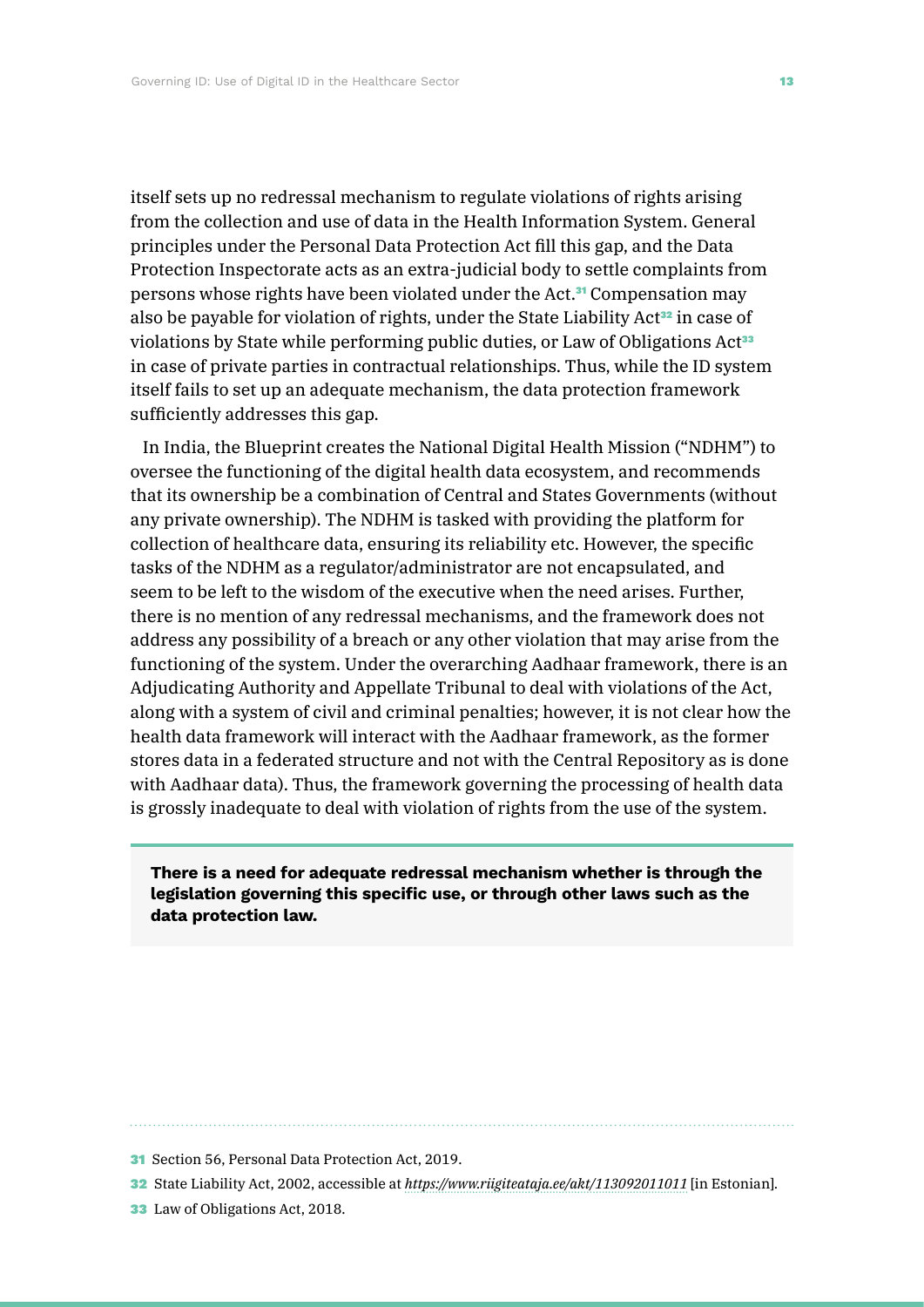# **rights based tests**

#### **2.1 DATA MINIMISATION**

## **Are principles of data minimisation followed in the collection, use, and retention of personal data for this use case?**

In Estonia, while the categories of data to be collected are specified and restricted, the framework encourages interoperability and the repurposing of collected information, by requiring processors of other databases to submit data to the Health Information System without fresh consent from the ID holder. Even within the specified categories of data to be submitted, information collected includes patient's profession and employer, description of work conditions, educational institution, etc.34 The inclusion of vast categories of non-medical data in the electronic health records, without any stated purpose, is excessive. Additionally, it requires that medical records, data about time and recipients of release of information, composition of data released etc be stored for a minimum of 30 years, with all other data not specified by legislation being stored permanently. This does not follow principles of data minimization.

As for India, by not prescribing or limiting the nature of data to be collected, the National Health Stack, and the accompanying Blueprint, do not follow principles of data minimization. Further, the applicable EHR standards require that the medical records be preserved for the lifetime of the person at least. It recommends that the status of the record be changed from active to inactive only 3 years after the death of the patient; and it never be destroyed or permanently removed.

**In both cases, we see an excessive and unreasonable collection of data that flouts principles of data minimization. There should be rules in place to determine the appropriate amount of data to be collected and its retention period.**

34 Annexes, Regulation on Data Content of Documents Forwarded to Health Information System and the Conditions and Arrangements for Retention of these Documents, 2008, accessible at *[https://](https://www.riigiteataja.ee/akt/112092019004) [www.riigiteataja.ee/akt/112092019004](https://www.riigiteataja.ee/akt/112092019004)* [in Estonian only].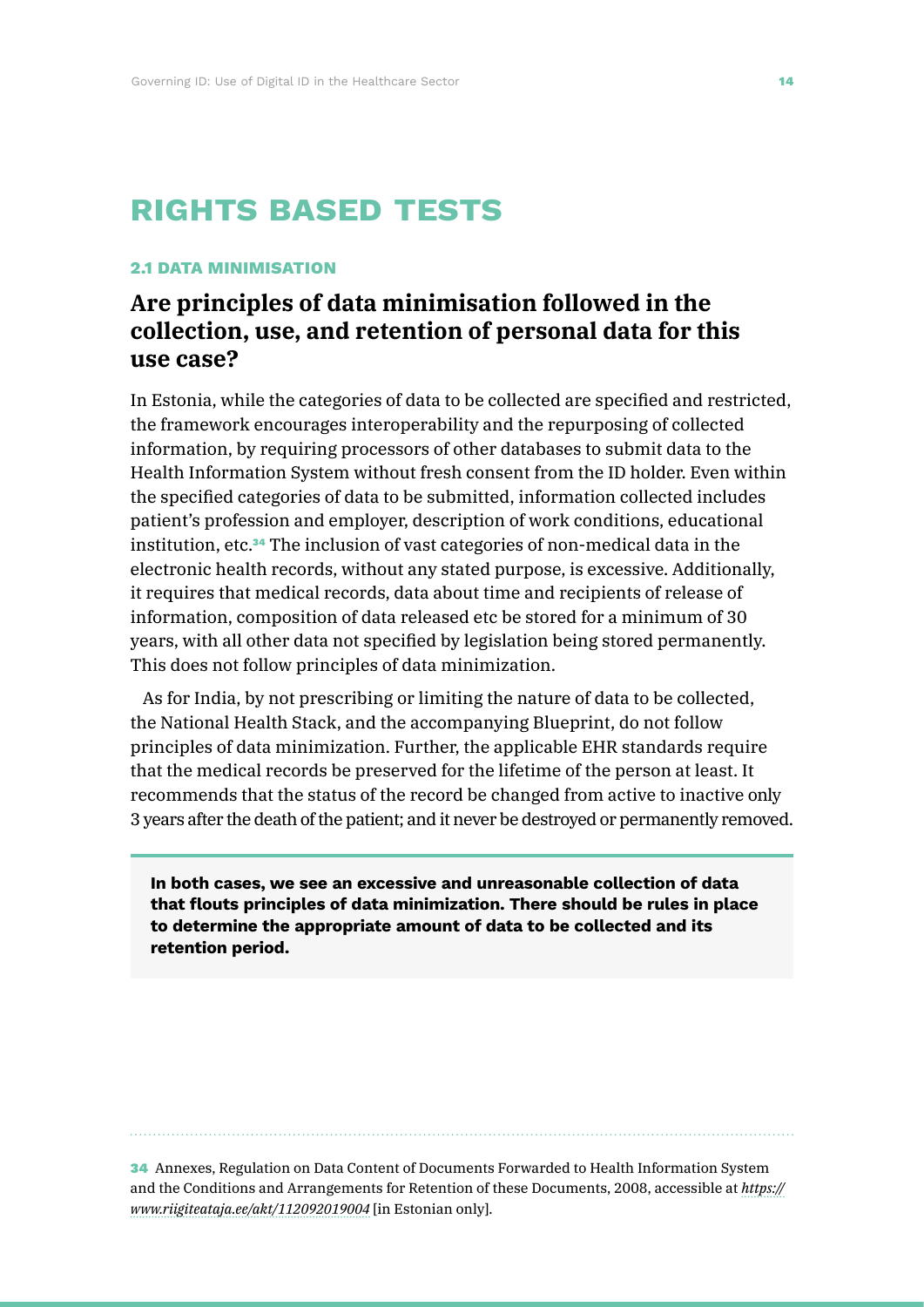#### **2.2 ACCESS TO DATA**

## **Does the law specify access that various private and public actors have to personal data in this use case?**

In Estonia, the regulatory framework permits "healthcare providers," besides various State bodies, to access and submit personal information, to the Health Information System. Health care providers are defined by the Health Services Act as "health care professionals or legal persons providing health services." <sup>35</sup> Health care professionals are those registered with the Health Board,<sup>36</sup> while the Act specifies categorically the persons who may provide health services.<sup>37</sup> Thus, to this extent, the governing framework is specific about the access that various actors have to the system, and consistently maintain regulatory control over them.

In India, for the purposes of accessing electronic records while providing medical services, or collecting and uploading data, the framework does not differentiate between public and private actors. Actors are permitted access based on how they are authorized, depending in turn on their registration with specified registries. There are different independent registries for facilities, doctors, nurses and paramedics, health workers, and allied professionals respectively, and access is granted to individual service providers based on which registry they are registered with. Thus the framework neither specifies or limits access, nor delineates criteria on which actors may be authorized; however it does seem to propose a system in which such access will be regulated.

#### **The Estonian use of digital ID mandates better control over access to data.**

35 Section 4, Health Services Organisation Act, 2002.

36 Section 3(1), Health Services Organisation Act, 2002.

**37** Section 4<sup>3</sup>, Health Services Organisation Act, 2002.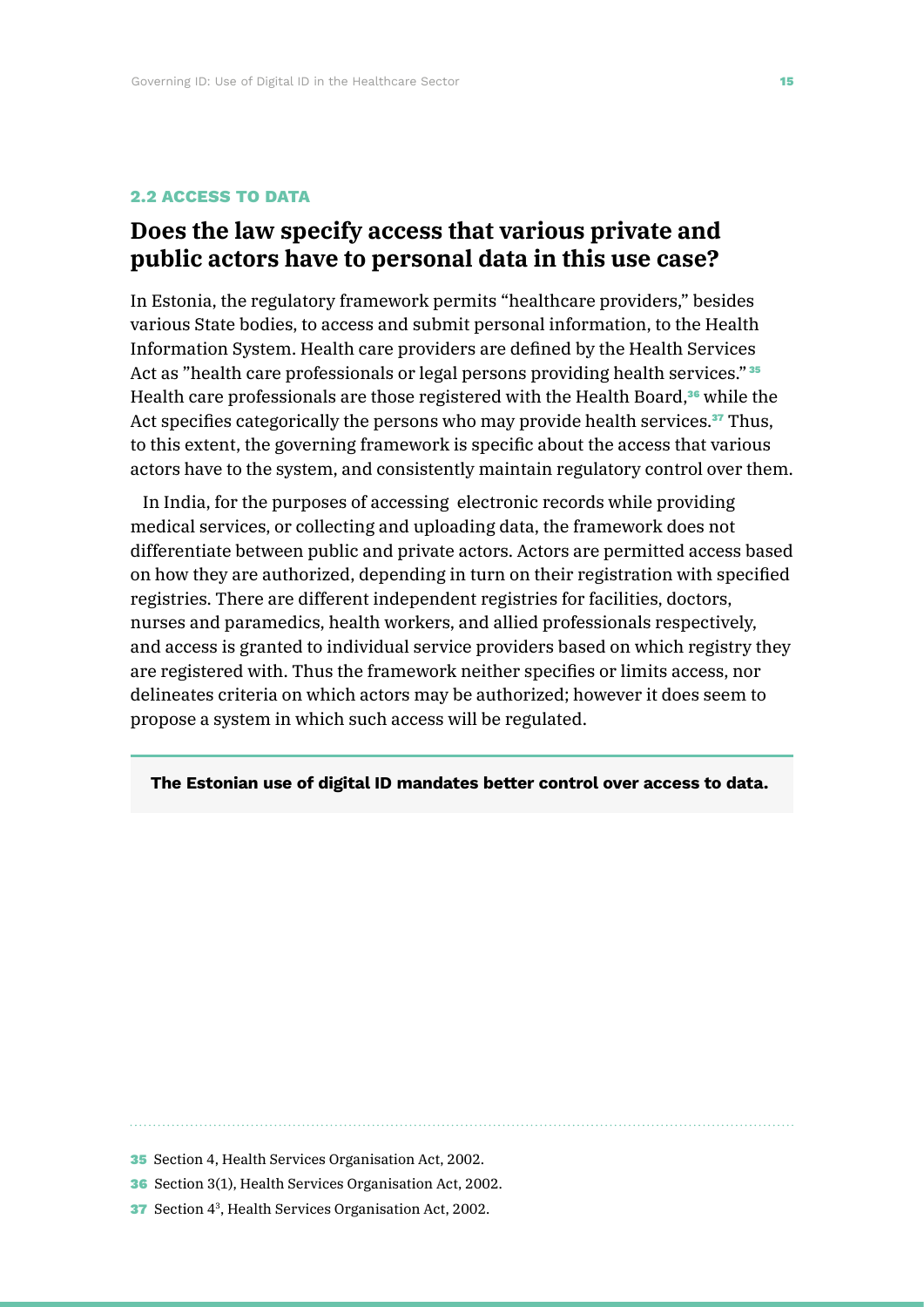#### **2.3 EXCLUSIONS**

## **Is the use of digital ID to access services exclusionary in this use case?**

In Estonia, the regulatory framework allows a healthcare provider access to data in the system for "entry into and performance of a contract for the provision of a health service." <sup>38</sup> Thus, to this extent, it may be exclusionary for patients who cannot or do not access their digital ID. However, ID holders are also permitted to restrict access to certain data from their healthcare providers; thus, in these situations, they may be allowed access to services without sharing such restricted data.

In India, the framework does not mandate one particular ID to be used while creating a digital health identifier, and merely recommends the adoption of Aadhaar for its uniqueness and notes that in the absence of Aadhaar, the user may use a substitute national ID. However with respect to the digital health identifier itself, healthcare service providers are merely incentivised to collect and record health data; the framework does not identify penalties that will be incurred for non-compliance. Thus, the framework does not disallow the provision of services without leveraging the digital health system. However, it must also be noted that in the event that incentives are in place for healthcare providers to comply with this framework, it is likely that patients who do not or cannot partake are denied services and therefore excluded.

**In order to reduce exclusionary impact, it is imperative that individuals are allowed to use other forms of ID, as well as given greater say in controlling the access to their data.**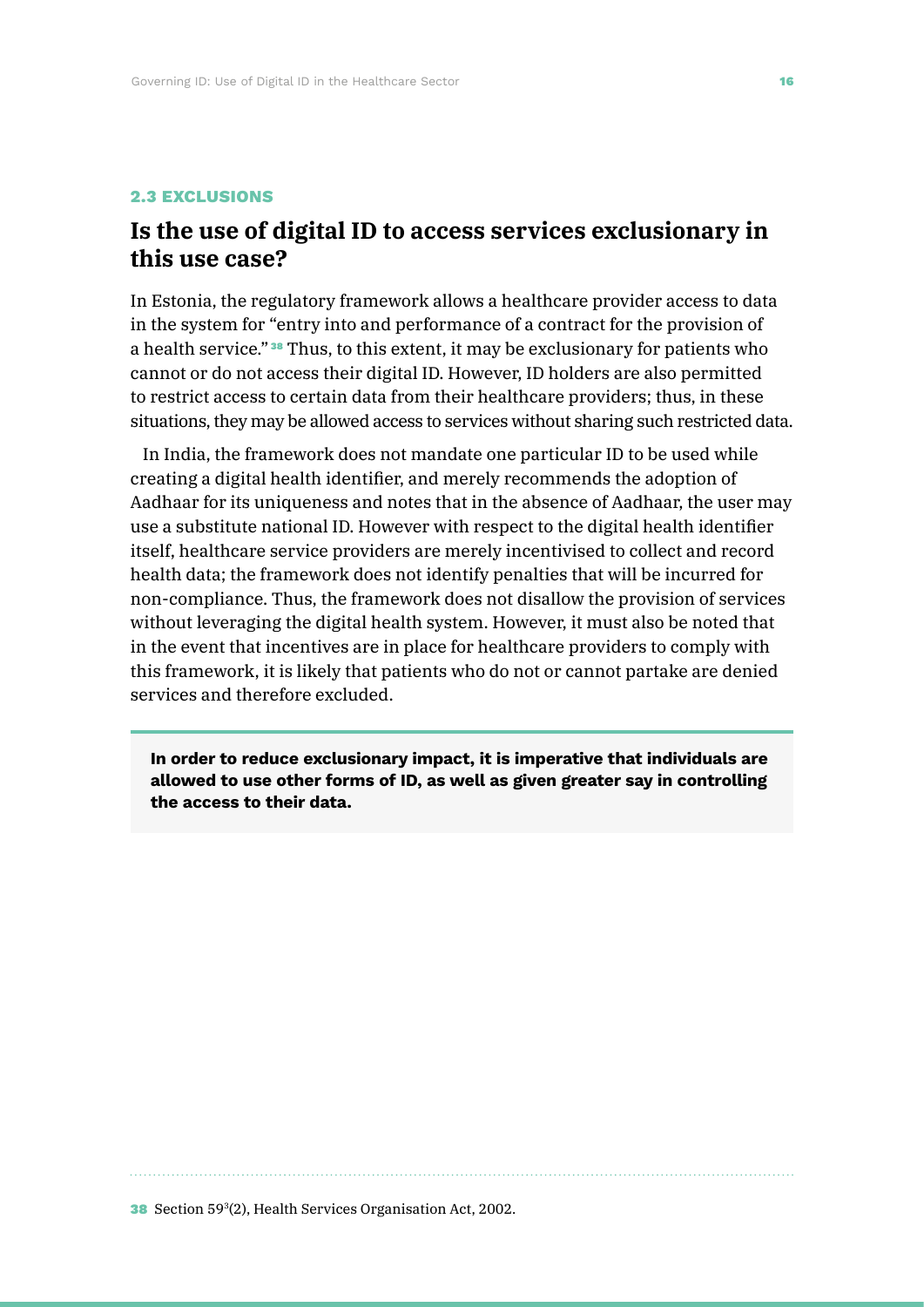# **risk based tests**

#### **3.1 RISK ASSESSMENT**

## **Is this use case regulated taking into account its potential risks?**

In Estonia, the framework does not seem to have taken into account possible risks from the use of the ID. The Health Information System leverages data already collected and stored in several different databases, through mandating interoperable systems. Using the same unique ID, across multiple uses, exposes the ID system to additional risks, ones that were possibly not envisioned when the ID was first issued.

In terms of security, the EHR system is determined at the highest security level,<sup>39</sup> requiring independent auditing of the Estonian National Health Information System ("ENHIS") every 2 years. However, encryption of ENHIS data is not mandated by the governing law, although it is widely practised nonetheless.<sup>40</sup>

In India, the framework governing the use of digital ID in healthcare is not yet fully conceptualised. To the extent that it does not mandate the use of Aadhaar as an identifier, it is cognisant of risks of exclusion, and of those entailed in the linking of independent databases containing personal information. Further, the framework also proposes that a federated architecture be adopted, such that information is not all stored in a centralised database prone to security risks. However, conversely, it proposes the adoption of APIs by any service provider — with limited, not yet fully delineated regulatory control — and negligible prescription of the nature of data to be collected, where and how it will be stored, opt out mechanisms, the nature of the "trustees" who will facilitate access to data, etc.

**The potential harms arising out of misuse of healthcare data are significant and therefore, the use of digital ID must be accompanied with proper risk assessment. As of now such assessment is lacking in both India and Estonia.**

39 Section 91(1), Regulation on System of Security Measures for Information Systems, 2007, accessible at *<https://www.riigiteataja.ee/akt/13125331>* [in Estonian only] ; Section 7, Statutes of Health Information Systems, 2016.

40 Overview of the national laws on electronic health records in the EU member States, National Report for the Republic of Estonia (2014) vi.